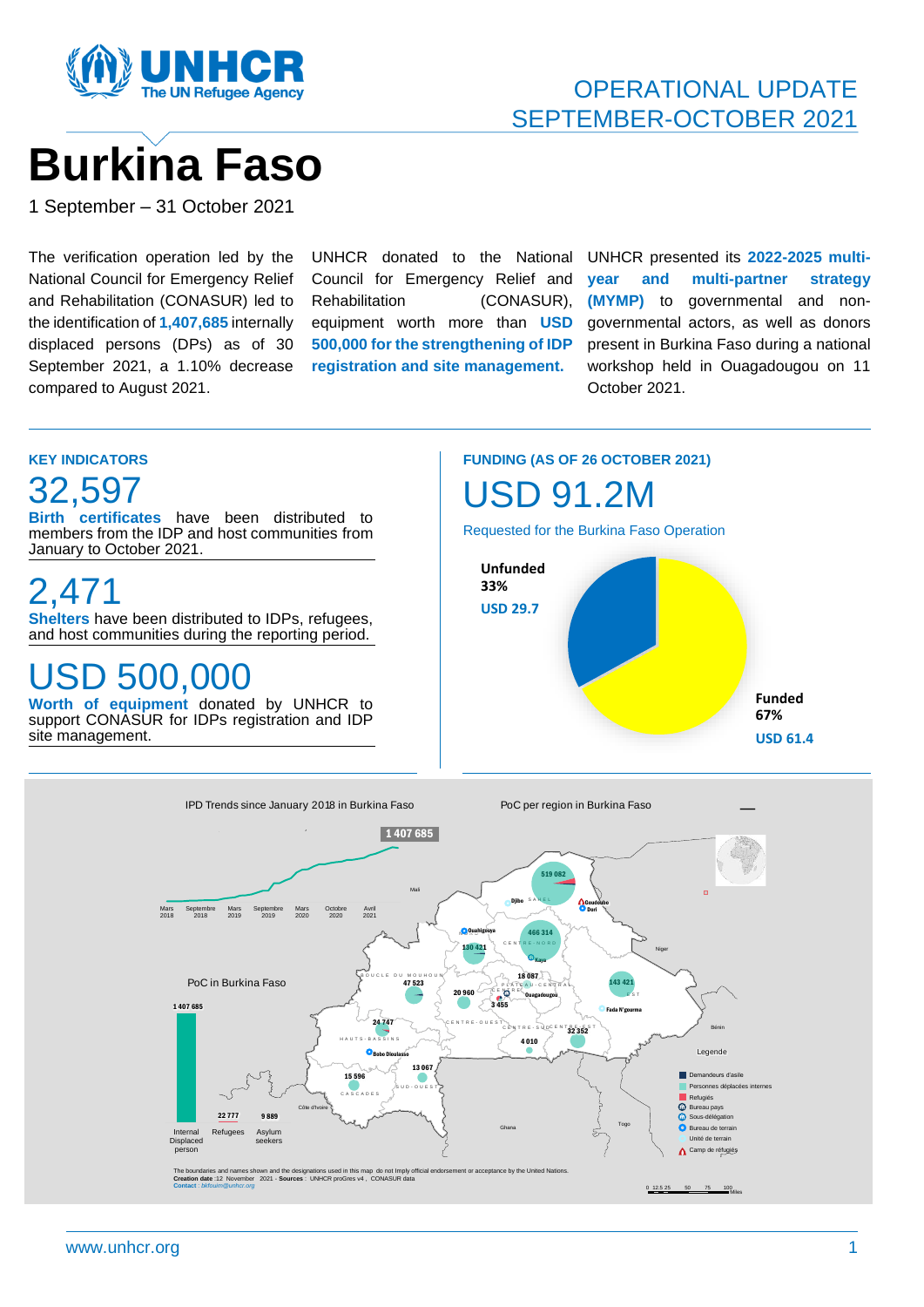

## **OPERATIONAL CONTEXT**

The security situation in Burkina Faso continues to be worrisome, armed groups continue to intimidate, and traffic controls have been reported, leading to increased operational risks and reduced humanitarian access in the country. Security analysis notes an increase in security incidents, particularly those related to the conflict. In September 2021, the intensification of security incidents, including threats against civilians, targeted killings, and kidnappings, forced more than 6,000 persons from 12 villages in the commune of Mangodara in the Cascades region to flee to the town of Mangodara. In addition, the attack on the rural commune of Barga (Yatenga province in the North region) by unidentified armed men in October 2021, led to displacements of over 6,000 persons to the communes of Ouahigouya, in the North region. In support to the national Government, through the Rapid Response Operational Coordination Group (GCOOR), coordinated actions have been put in place by the humanitarian community for a rapide and effective emergency response to newly displaced populations' needs in Mangodara and Barga. Humanitarian access became more hindered with the widespread use of improvised explosive devices (IEDs) and the blocking of certain locations by armed groups. Instability in Burkina Faso also created cross-border movements. Since January 2021, approximately 38,000 people have fled to neighboring countries (Niger, Mali, Benin, Côte d'Ivoire), nearly doubling the country's total number of refugees in just six months.

On a more positive note, the reporting period has been marked by the announcement of the 2021 UNHCR Nansen Refugee Award Regional Winners. The UNHCR Nansen Award is presented annually to individuals, groups and organizations for their outstanding dedication to the protection of refugees, displaced persons and and those at risk of stateless. In 2021, amongst the 200 nominations submitted were two co-winners for the African region. From Kaya to Dori, Mr. Diambendi Madiega and Mrs. Roukiatou Maiga have, through their actions, demonstrated exemplary hospitality and generosity by welcoming and taking care of thousands of IDPs. In addition, while forced displacement continues to create enormous needs in terms of urban planning, construction and rehabilitation of educational and health infrastructure, water and sanitation, as well as access to energy, the city of Ouagadougou has been recognized as one of the best "inclusive and sustainable cities" in Africa for its green belt reclamation project.

#### *Flash update on latest developments in Goudoubo refugee camp*

As of 31 October, there were 24,072 refugees and asylum seekers in the country, 84 percent of whom are from Mali and 89 percent of whom lived in the Sahel region. Goudoubo refugee camp, located at 18 kms of the city of Dori in the Sahel region, was until recently the home to almost 13,000 Malian refugees and asylum-seekers. Since May 2021, there has been a rapid deterioration of the security situation with a number of targeted attacks in and around the camp. On 30 October and 6 November, armed groups led incursions into the camp, stealing food, medicine and tricycles. The camp has progressively emptied, with refugees leaving for the town of Dori and its surroundings. UNHCR and its partners have maintained a constant communication with refugee community leaders. The protection monitoring is being strengthened to rapidly identify of the location and needs of refugees. UNHCR will continue to support refugees wherever they are. A **[press release](https://data2.unhcr.org/fr/documents/details/89608?fbclid=IwAR2OMBizB-C9Fm2yUsGrqku_vPzcfQdQjLTmEaC1QSKKXz0kf1HlIowp5Tw)** has been issued on the situation.



■ According to protection monitoring results of August and September, a total of 2,315 rights violations were recorded, of which 48.73% were violations of freedom and security, 20.86% were violations of property rights, and 10.45% were violations of the right to life. The main cities that received the most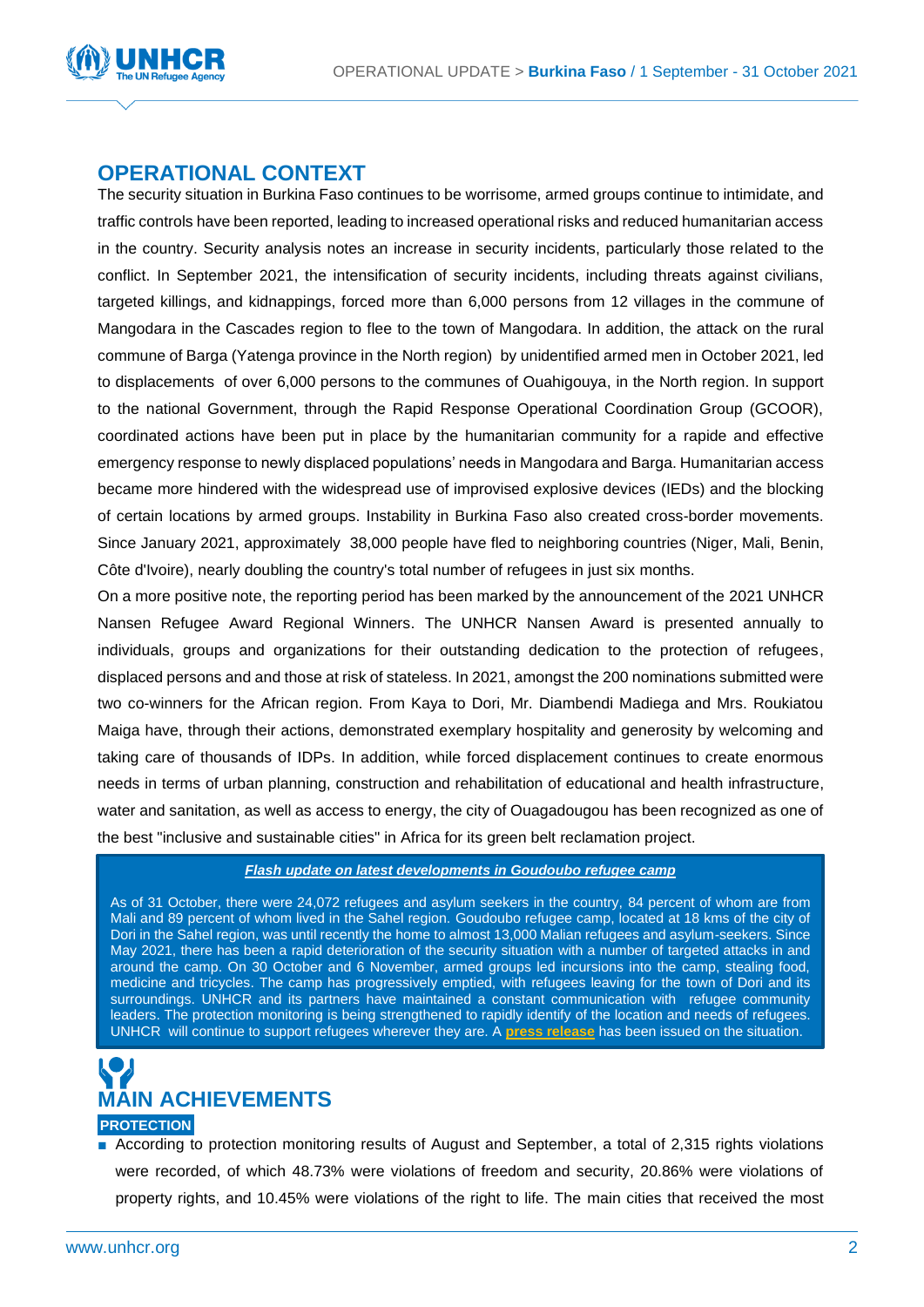

IDPs were Fada N'Gourma in the East region, Toéni and Bourasso in the Boucle du Mouhoun region and Titao in the North region. 121 cases of Gender Based Violence (GBV) (compared to 135 in June and July) were reported during the reporting period, mainly affecting women (85%) and children (15%). The main causes of tension between communities are House Land and Property (HLP) issues and the lack of socio-economic opportunities. Thus, approximately 41% of the conflicts were between farmers and herders.

■ As part of its efforts to reduce the risk of statelessness in the country, UNHCR in partnership with CONASUR, has planned to issue 13,741 National Identity Cards (CNIB) to IDPs and host communities

in the North, Center-North and Boucle du Mouhoun regions in 2021. As of 31 October, the National Identification Office (ONI) has produced 11,945 CNIB. 32,597 birth certificates have been distributed to members from the IDP and host communities from January to October 2021.

■ On 6 September, in partnership with the Ministry of Women, National Solidarity, Family and Humanitarian Action (MFSNFAH), UNHCR distributed equipment worth more than XOF 260,000,000 (nearly USD 500,000) to strengthen the CONASUR's registration and temporary sites management capacities.



*UNHCR representative symbolically handing over the keys of the distributed motorcycles to the MFSNFAH. ©UNHCRBKF* 

■ Over the reporting period, mixed movements have been observed, within and beyond the borders of the country. Out of the 4,812 people that have been identified as part of those mixed movements, there are 1,664 asylum-seekers mainly from Mali and Niger, 120 persons at risk of statelessness and 97 IDPs who aimed to join Cote d'Ivoire, Niger, Benin, Senegal and even Mali. In this context, UNHCR and its partners will maintain their efforts to address the root causes of these mixed movements.

#### *Coordinated response in Mangodara and Barga*

Regarding the emergency response to new displacements in Mangodara and Barga, CONASUR deployed registration teams who identified 6,302 IDPs in Mangodara and 6,000 IDPs Barga. The government is at the forefront of the response and has 40 tons of food in Mangodara and 80 tons of food, 8 Polytanks and a truck for water trucking in Barga. Through the Rapid Response Mechanism (RRM), a mission was conducted in Mangodara and Barga to assess urgent needs, which were found to be in the areas of food, shelter and core relief Items (CRI), as well as WASH and health. UNHCR's partner INTERSOS provided psychosocial assistance to IDPs in Barga and a complaint mechanism through a toll-free number was shared to facilitate the reporting of cases of abuse and exploitation in Mangodara. UNHCR in collaboration with Humanitarian Action and local authorities through the distribution of CRIs to 738 families in Mangodara. Further, two community relays have been identified by UNHCR in Mangodara to follow up on protection incidents. In order to facilitate the development of the new site identified by CONASUR in Youba, for the settlement of IDPs from Barga, UNHCR has carried out a site development plan and plans to install more than 400 emergency shelters in the following weeks.



#### **GENDER-BASED VIOLENCE (GBV)**

■ Over the reporting period, UNHCR and its partners continued to strengthen their actions to prevent and mitigate the risks of GBV and the response throughout the country. With the objective to improve the quality of health care for GBV survivors, 21 health agents from three provinces of the Center-North region were trained on both the Clinical Care for Sexual Assault Survivors and Caring for Child Survivors of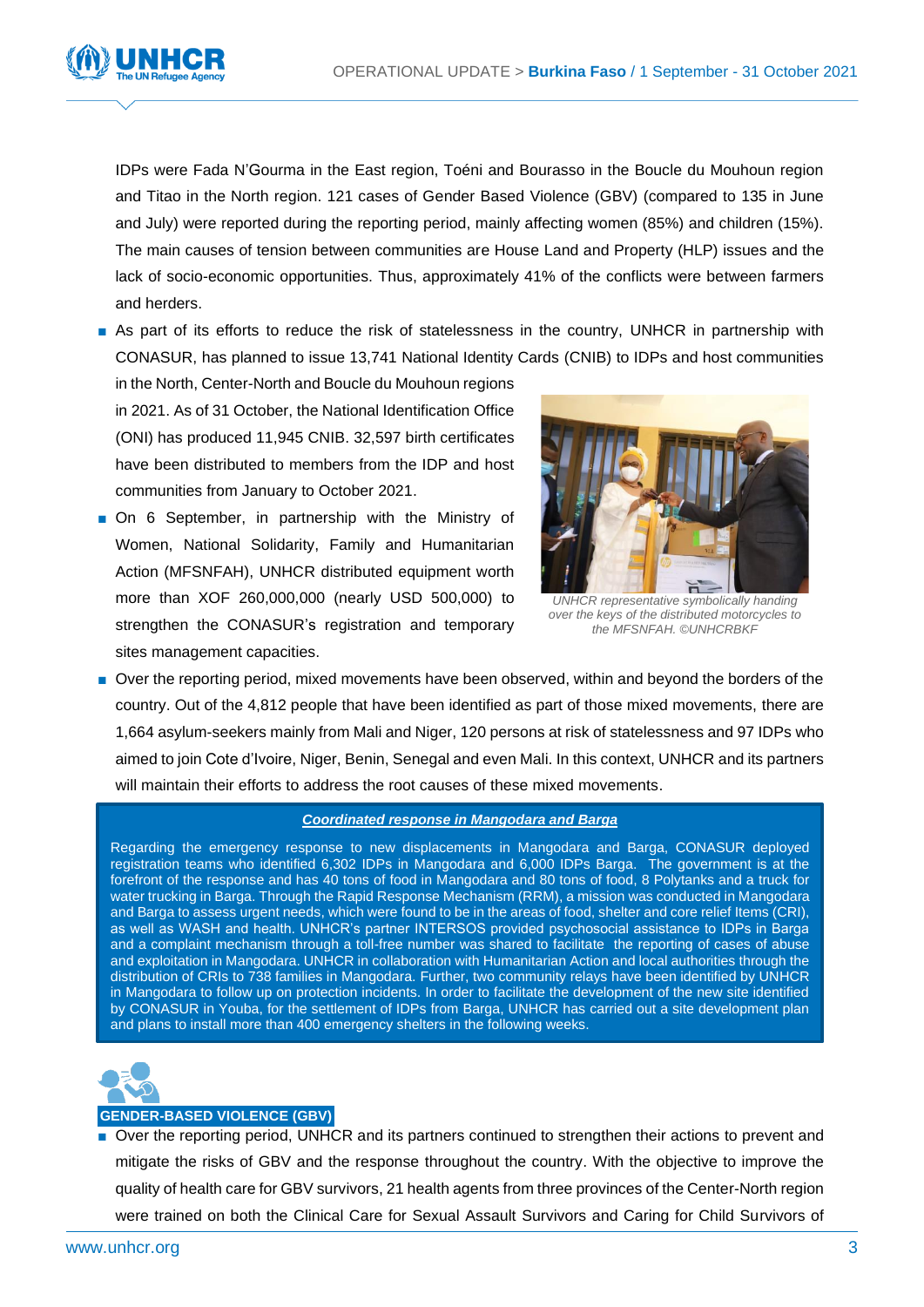

Sexual Abuse. In addition, from 21 to 23 October, UNHCR and its partners organized and facilitated a three-days training for the benefit of 30 National Police Officers from the Sahel region. Topics included International Protection, UNHCR's mandate, GBV prevention and response as well as Child Protection. This training aimed at raising awareness on protection issues faced by persons of concern and their own role in preventing, identifying, responding to and referring protection cases.

■ The GBV area of responsibility (AoR)' Strategic Advisory Group (SAG) to which UNHCR is a permanent member is now officially in place. It will allow to provide policy and strategic direction, technical and coordination support to the GBV AoR in Burkina Faso.

## **HEALTH AND COVID-19 RESPONSE**

■ As of 31 October, Burkina Faso has recorded 14,793 confirmed cases of COVID-19, including 292 active cases, 214 deaths and 14,287 recoveries. UNHCR and its partners continued to support the Government of Burkina Faso in addressing the outbreak and focused their efforts on the sensitization, the prevention, and the response to mitigate the impact of COVID-19 on persons of concern (PoC) in nine regions of the

country. On 14 October, as part a joint project with funding from the African Development Bank (ADB), UNHCR donated equipment worth almost 1 million USD to the Ministry of Health of Burkina Faso. The equipment consisted of COVID-19 test kits, reactive, personal protective equipment, medicines, medical tents, reanimation beds and three medical ambulances. This will help strengthen the government's response and facilitate the care of vulnerable people.

■ As part of vaccination against COVID-19, the



*The Minister of Health of Burkina Faso, testing one of the medical ambulances received by his department. ©Ministry of Health of Burkina Faso*

health authorities of Burkina Faso received 400,000 doses of Sinopharm vaccines, donated by the Government of China. Since the start of the vaccination campaign launched by the Minister of Health on 2 June 2021 and up to 31 October 2021, 393,427 people – including health agents and 70 refugees from Djibo, have been vaccinated.

# **SHELTER AND CORE RELIEF ITEMS (CRI)**

- UNHCR continues to strengthen its shelter response and the distribution of CRIs throughout the country to improve the living conditions, the physical safety and the dignity of IDPs. During the reporting period, UNHCR provided a total of 2,471 shelters and 554 CRIs to IDPs, refugees and vulnerable families from the host community.
- The Shelter Cluster continues to coordinate the shelter and CRIs response. Over 14,509 shelters have been built by partners against a target of 74,497 planned shelters. With increasing new displacements, the needs in shelter are growing and additional resources are urgently needed. As of 30 September, due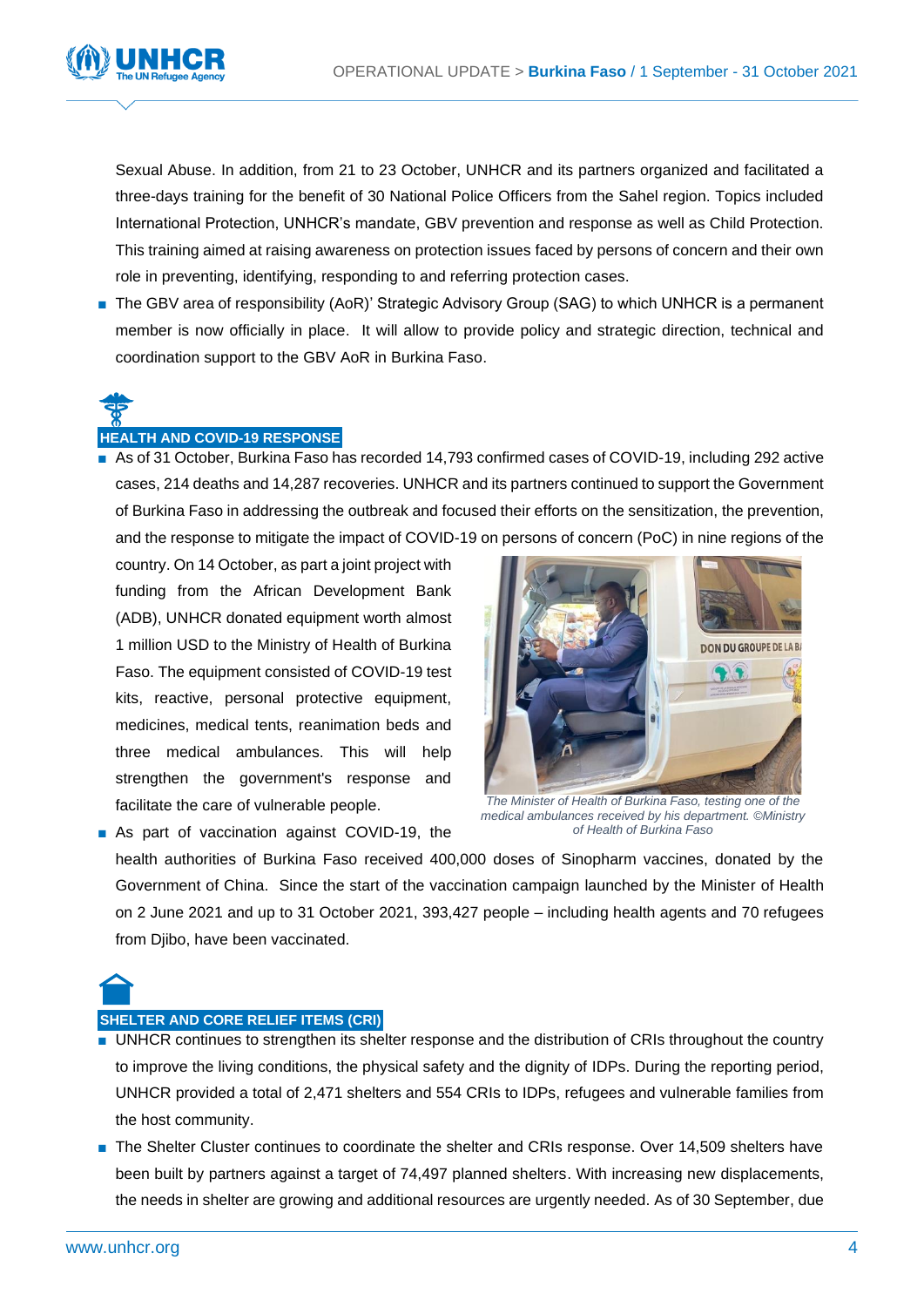

to resource constraints, needs were only covered at 19 %, with UNHCR covering 44% of these interventions.

# **ENVIRONMENT AND ENERGY**

■ Throughout the country, interviews conducted with IDPs continue to illustrate that one of the main challenges faced is caused by the lack of domestic energy availability. UNHCR and its partners continue to provide domestic gas kits as a mean to reduce the impact on natural resource, mitigate protection risks and preserve social coexistence between the forcibly displaced and their hosts. In the Sahel region, 102 refugees' families were provided with gas refills, while in Center-North, UNHCR and its partners distributed energy kits, comprised of gas bottle of 12 kgs, a stove and refill fee for three gas cylinders, to 40 displaced women and from the host community.

## **DURABLE SOLUTIONS AND DEVELOPMENT**

- As a great achievement for UNHCR in Burkina Faso, it is worth noting that the technical assistance project to PACT (Programme d'Appui aux Collectivités Territoriales) has ended on 30 September. The implementation of the PACT project funded by the World Bank targeted 108 communes of the six prioritized regions in the Humanitarian Response Plan. This project - thanks to the support of UNHCR helped deliver CRIs kits to almost 400,000 IDPs and provide capacity building sessions to nearly 500 local authorities in IDP sites management in the most affected regions of the country.
- In the context of on-going efforts to facilitate IDPs' access to employment opportunities, UNHCR advocated with two experimented business owners to financially support IDPs from the Center-North region. Those "business angels" committed to sponsor IDPs with a business plan to set up their micro enterprises. In addition, still in the Center-North, UNHCR and its partners organized evening classes for 40 young people from the IDPs and host communities on the theme of "business life" with the objective to provide them with skills to facilitate their socio-professional and economic integration at the end of their training.
- In the Cascades region, to reinforce their empowerment and contribute to livelihood opportunities 50 displaced women were trained and equipped with soumbala production kits and two groups of 10 IDP displaced men were equipped with production equipment and trained on the techniques of fruit tree nurseries (mango, cashew, papaya, guava, etc.).

# **WORKING IN PARTNERSHIP**

- In Burkina Faso, UNHCR works with 20 partners including the Government, UN sister agencies, development actors and implementing partners.
- UNHCR presented its 2022-2025 multi-year and multi-partner strategy (MYMP) to governmental and non-governmental, as well as donors present in Burkina Faso during a national workshop held in Ouagadougou on 11 October.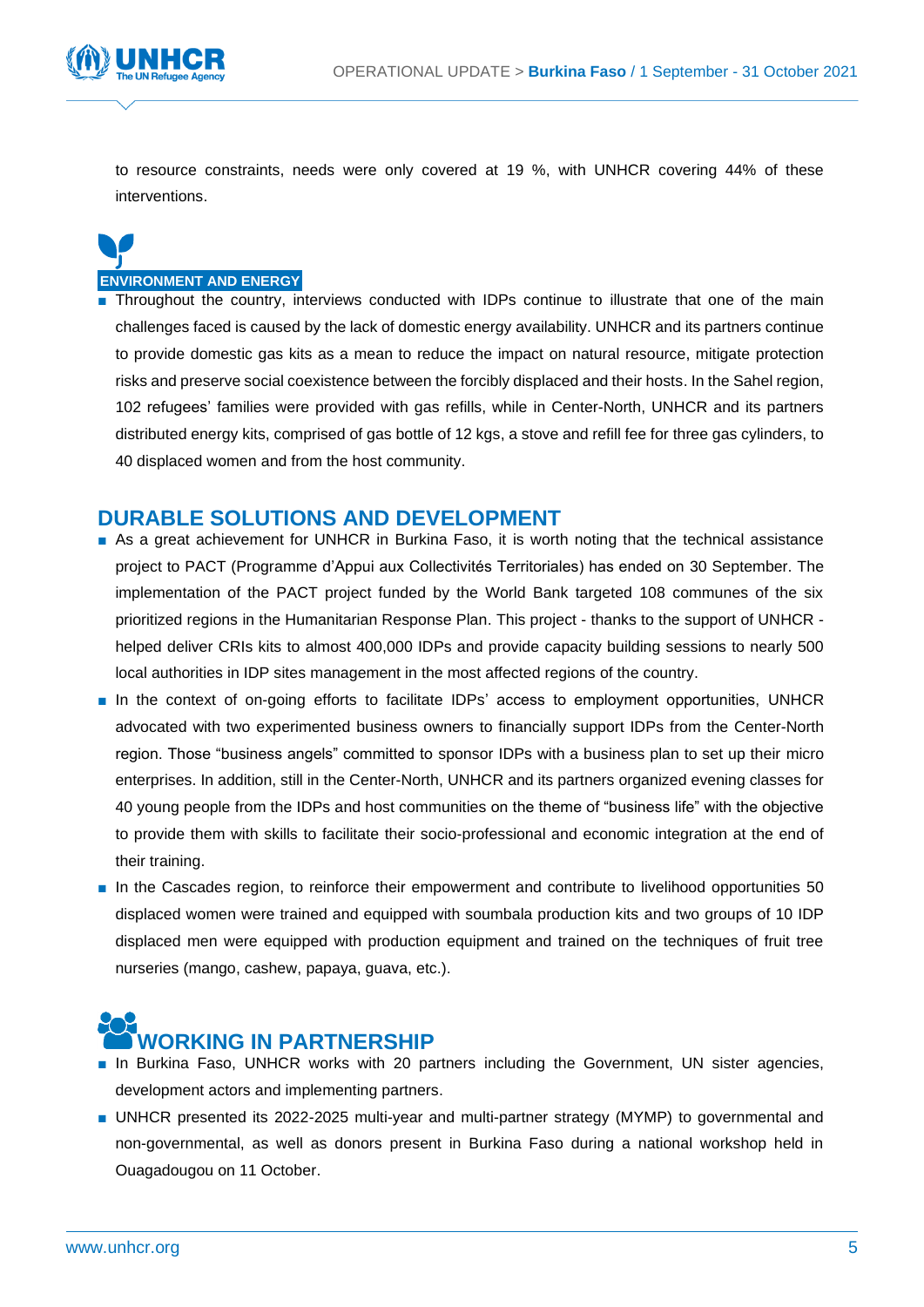

■ UNHCR continues to fully play its leading and coordination role of the protection, shelter / CRI and GSAT/CCCM Cluster. UNHCR, along with the Global Protection Cluster and UN Habitat, held the first

mission of the IDP Protection Expert Group in Burkina Faso. The mission engaged in high-level dialogues and exchanges with the national authorities, took part in field visits, consulted with relevant international and national stakeholders as well as displacement-affected populations. This mission, led by the Special Rapporteur on the Human Rights of IDPs, Ms. Cecilia Jimenez-Damary, aimed at bolstering the analysis of responses to immediate protection challenges, and to create the space to examine considerations for a comprehensive IDP protection approach through the building of a conducive protection environment for the prevention of and durable solutions to internal displacement.



*Family photo after the meeting between the IDP expert group and the cabinet of the MFSNFAH. ©UNHCRBKF*

- The Shelter cluster continued its activities of improving the capacity of partners as well as the quality of the response, by carrying out trainings on three axes: Site planning, Build Back Better and technical standards in the construction of shelters. These trainings allowed participants to acquire more knowledge to better conduct their activities. The workshop was characterized by active participation of government actors.
- On 9 September, the first regional meeting of the CCCM/GSAT Cluster was held in the Sahel region, with the presence of UNHCR, its partners, UN sister agencies as well as the CONASUR. This was the occasion, to organize a two-days capacity-building training on GSAT to the benefit of implementing partners. In addition, faced with mass displacement due to insecurity in the North region, the CCCM/GSAT Cluster participated in two field missions held by CONASUR in Ouahigouya with the aim of securing land for newly displaced persons in the commune. A site has been identified on the Youba road by the authorities to accommodate the 6,000 newly arrived IDPs from Barga.
- In the context of the ongoing efforts to mainstream Protection from Sexual Misconduct, UNHCR participated in the protection against sexual exploitation and abuse (PSEA) inter-agency meeting during which it was decided to develop an inter-agency PSEA action plan and conduct both a SEA risk analysis and a mapping exercise during the last quarter of the year.
- The German technical cooperation agency (GIZ) has officially launched on 1 October, the PDICA (Project for Resilience of IDPs and host communities) to support the most displacement affected municipalities of the Center-North region of Burkina Faso. This project of EUR 3.5 million will focus on strengthening municipal capacities in basic public services delivery, such as strengthening the technical capacities of municipalities in order to reinforce the control of communal works, particularly related to education. UNHCR provided technical support for the identification and preparation phases of the project.